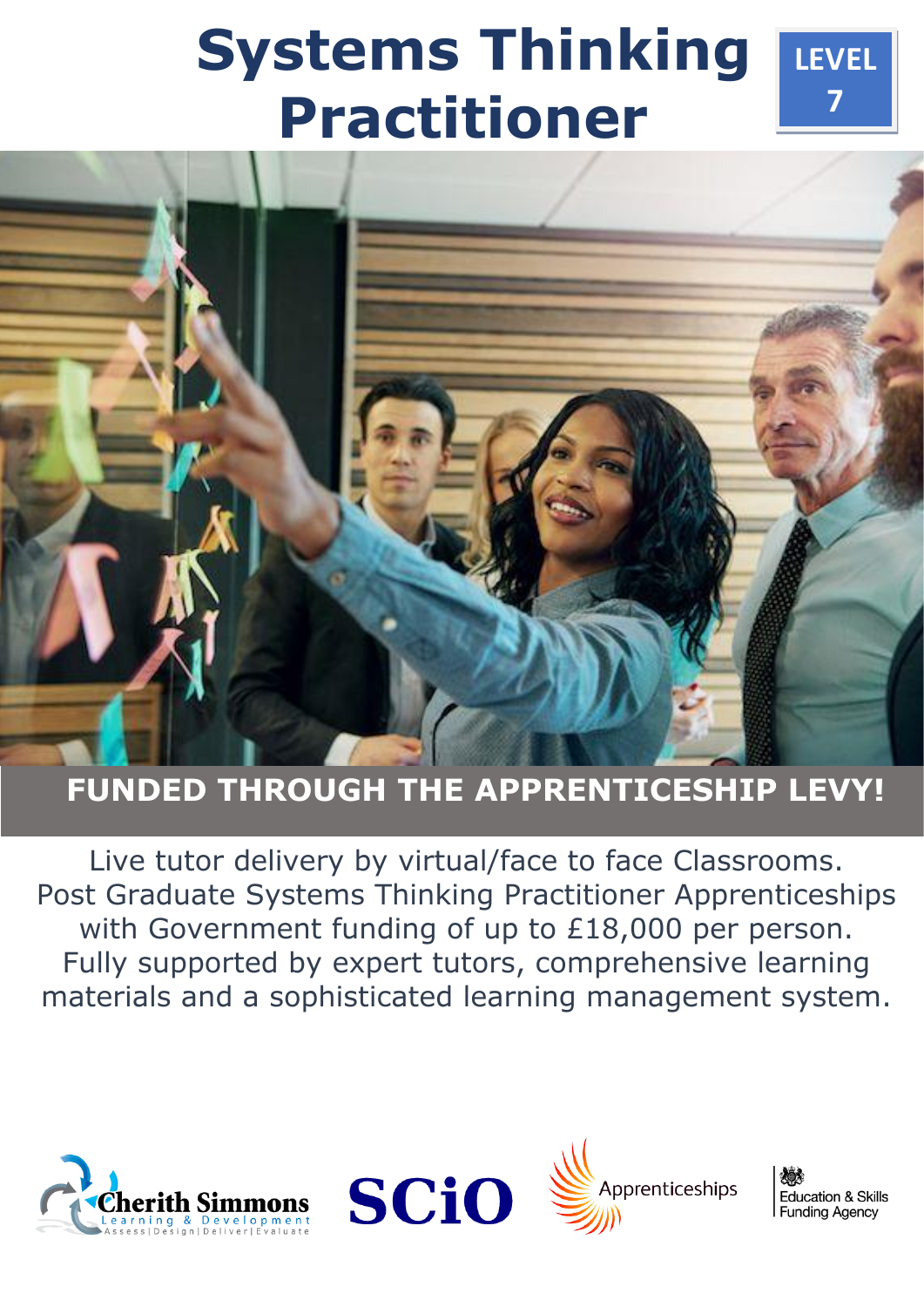# **Systems Thinking Practitioner Level 7 doing things differently**



Systems thinking practitioners are key to creating, supporting and driving strategic solutions to the complex challenges facing organisations in all sectors.

- In the private sector it may be about forging relationships, systems and processes that power collaboration, in manufacture, supply chain management, marketing and service delivery.
- In the public sector it will focus on the necessity to deliver more with limited amounts of public budget, without diminishing service quality.
- In health & social care, it will be creating the solutions, systems and mindsets that deliver integrated care in a world where clinical and professional staff resources will never keep pace with demographics, population grown and rising expectations. In this scenario the only solutions must focus on increasing the productivity of a precious staff resource by doing things differently.

Systems thinking practitioners are an essential and powerful catalyst in the organisation of the future. They make sense of complex situations and challenges and deliver sustainable and viable solutions.

This programme is about acquiring and developing the mindset, tools , and systems techniques to constructively challenge the status quo and create new solutions which organisational leaders will need to adopt to survive and thrive in a challenging world.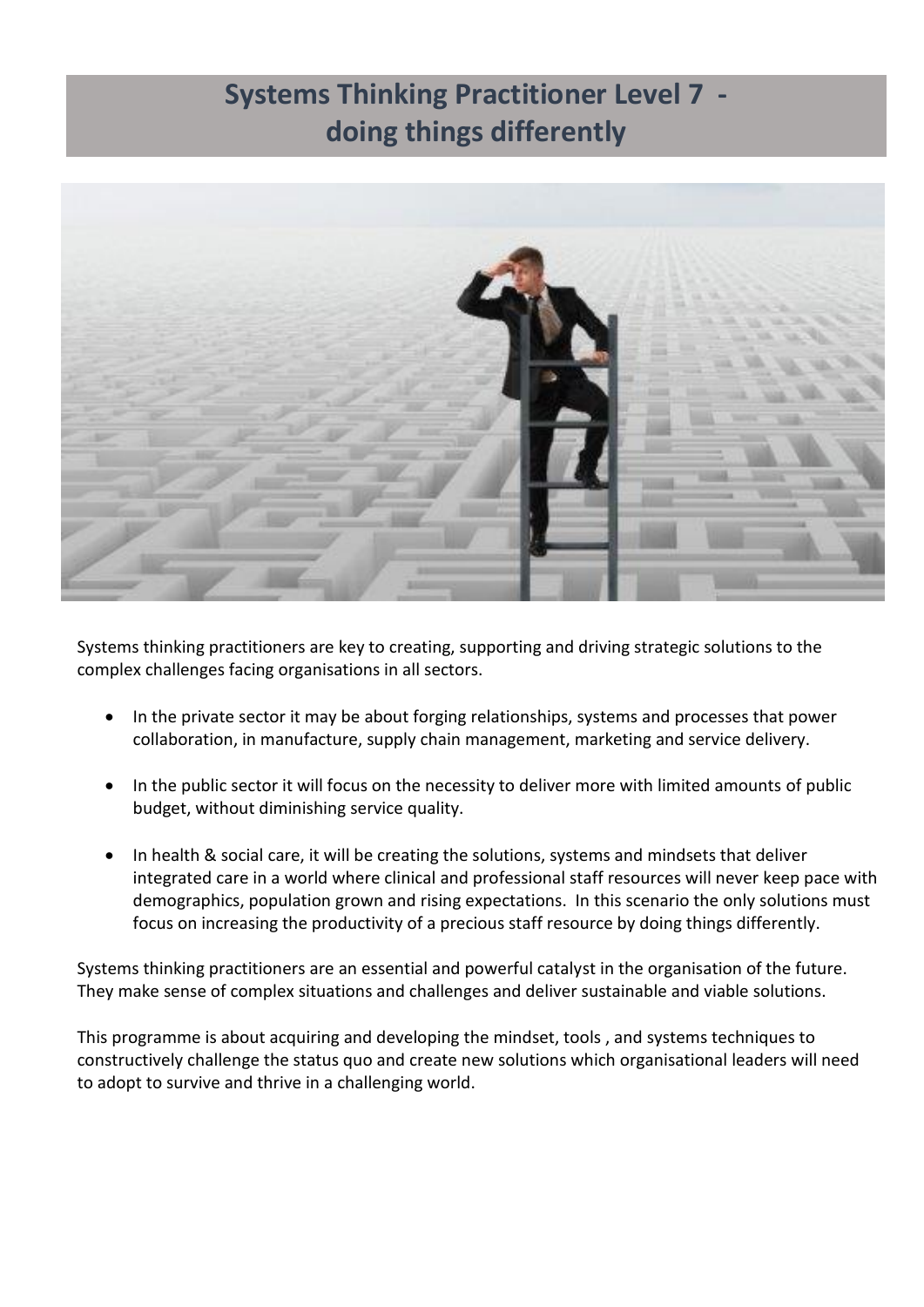#### **About the programme**

The programme is delivered over 30 months combining highly interactive virtual workshops, progressive work-based assessments and improvement projects, individual tutoring and mentoring. It will be delivered by some of the world's leading experts in systems theory and practice.

# **New starts every quarter using a unique carousel model**

![](_page_2_Figure_3.jpeg)

### **Level 7 Systems Thinking Practitioner Programme Outline**

The course delivery runs on a six-week cycle with 3 days of workshops, either face to face, online or available as recordings.

There are three strands to the delivery:

- 1. Systems approaches which are about how to understand, diagnose, design or develop systems, whether work systems, social systems or economic systems.
- 2. Intervention skills which are needed to work effectively within an organisational context when you are using the systems approaches
- 3. Learning sets to support and check on the learning process and develop the behaviours.

Module assessments also serve to build up a portfolio of evidence for the End Point Assessment. Course elements below in *bold italic* are specific methodologies taught on the course. The Behaviours listed in the Standard are all addressed in the learning set sessions.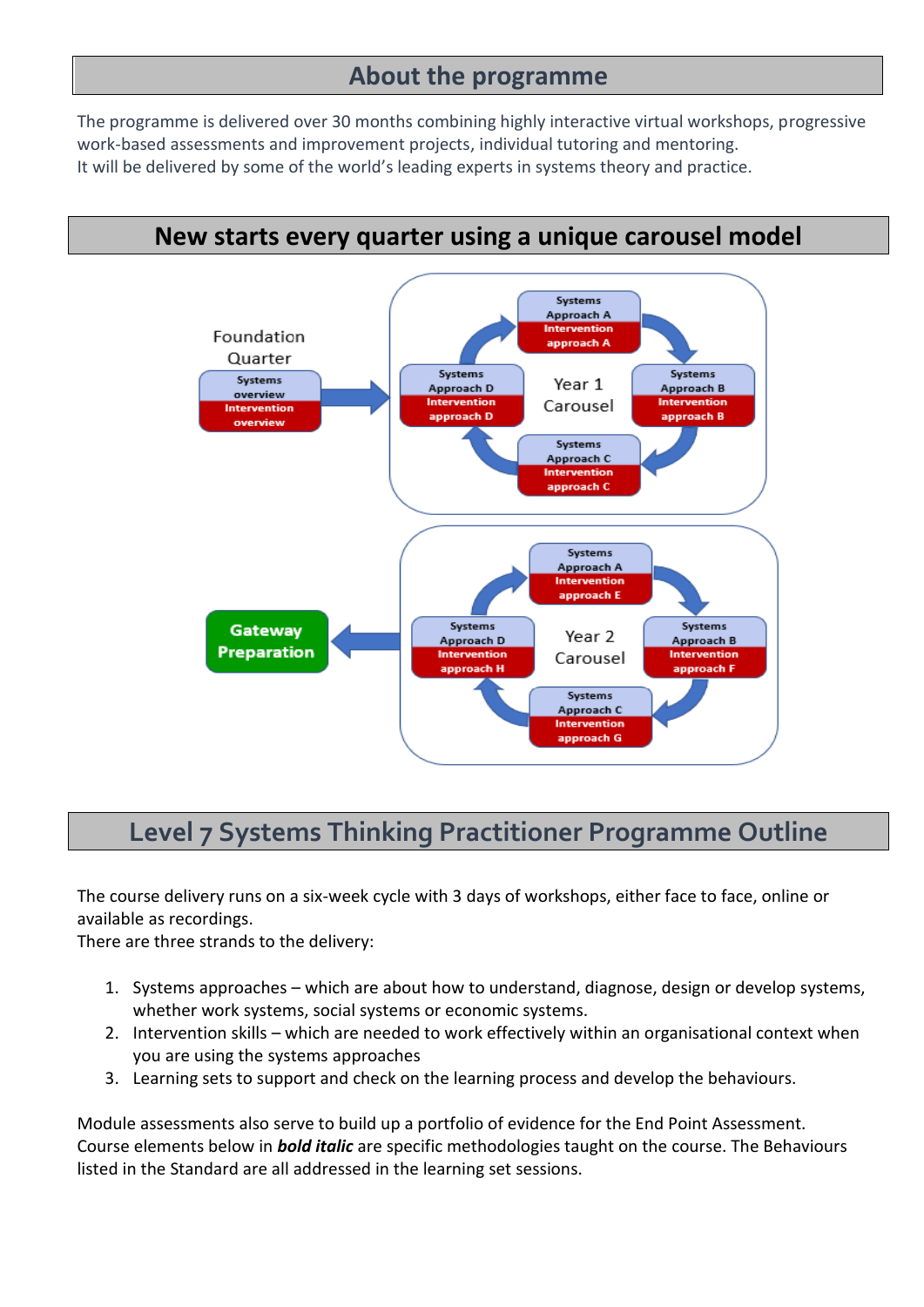## **Programme content**

| Week           | Systems knowledge & skills                              | <b>Intervention knowledge &amp; skills</b>            | <b>Learning Set</b>                   |
|----------------|---------------------------------------------------------|-------------------------------------------------------|---------------------------------------|
| $\mathbf{1}$   | Systems foundations - introduction                      | Intervention foundations: Flawless                    | Introduction to practice; reflective  |
|                | to: Viable Systems Model (VSM)                          | <b>Consulting</b>                                     | practice                              |
|                | <b>Soft Systems Methodology (SSM)</b>                   | <b>Relationship building Questioning</b>              |                                       |
|                | <b>Critical Systems Heuristics (CSH)</b>                | and listening                                         |                                       |
| $\overline{7}$ | Systems foundations - introduction                      | Intervention foundations: Inquiry,                    | introduction to ethics; regulatory    |
|                | to: System Dynamics (SD)                                | information and assessment                            | environment; personal bias/           |
|                | <b>Patterns of Strategy (PoS)</b>                       | Intervention data analysis - interview                | stakeholder needs                     |
|                |                                                         | technique + Questionnaire design                      |                                       |
| 13             | catch-up week; employer three-way mtg                   |                                                       |                                       |
| 14             | Diagnosing & designing complex<br>systems using VSM 1&2 | <b>Flawless Consulting</b>                            | Learning review & reflective practice |
| 20             | Managing Boundaries with CSH 1&2                        | Ethics: Trust metrics, values maps,                   | Learning review & reflective practice |
|                |                                                         | ethical calculus                                      |                                       |
| 26             | catch-up week; employer three-way mtg                   |                                                       |                                       |
| 27             | Intervening in human systems using                      | Workshop design                                       | Learning review & reflective practice |
|                | <b>SSM</b> 1&2                                          |                                                       |                                       |
| 33             | <b>Mosaic transformation &amp; Bubble</b>               | <b>Theory of Change,</b>                              | Learning review & reflective practice |
|                | strategy of change                                      | <b>Benefits management/ realisation</b>               |                                       |
|                |                                                         | Facilitation: collaboration &                         |                                       |
|                |                                                         | communication                                         |                                       |
| 39             | catch-up week; employer three-way mtg                   |                                                       |                                       |
| 40             | Understanding dynamics and flow in                      | <b>Intervention Data analysis</b>                     | Learning review & reflective practice |
|                | systems using SD 1&2                                    |                                                       |                                       |
| 46             | Understanding emergent strategy                         | Implementing change                                   | Learning review & reflective practice |
|                | using PoS 1&2                                           | Influence mapping                                     |                                       |
| 52             | catch-up week; employer three-way mtg                   |                                                       |                                       |
| 53             | Group Dynamics using Informed                           | <b>Constellations</b>                                 | Learning review & reflective practice |
|                |                                                         | <b>Public speaking</b>                                |                                       |
| 59             | Linear argument technique                               | <b>Organisation Relational Systems</b>                | Learning review & reflective practice |
|                | <b>Coaching</b>                                         |                                                       |                                       |
| 65             | catch-up week; employer three-way mtg                   |                                                       |                                       |
| 66             | Diagnosing & designing complex<br>systems using VSM 3&4 | Data analysis 2<br><b>Assessment &amp; evaluation</b> | Learning review & reflective practice |
| 72             | Systems laws & principles 1                             | Change implementation using Agile                     | Learning review & reflective practice |
| 78             | catch-up week; employer three-way mtg                   |                                                       |                                       |
| 79             | Intervening in human systems using                      | Large group processes                                 | Learning review & reflective practice |
|                | SSM <sub>3</sub>                                        |                                                       |                                       |
|                | Systems laws & principles 2                             |                                                       |                                       |
| 85             | Managing conflict situations using                      | <b>Productive conversations</b>                       | Learning review & reflective practice |
|                | <b>CONAN</b>                                            |                                                       |                                       |
| 91             | catch-up week; employer three-way mtg                   |                                                       |                                       |
| 92             | Understanding dynamics and flow in                      | Change implementation: project                        | Learning review & reflective practice |
|                | systems using SD 3&4                                    | management                                            |                                       |
| 98             | Systems laws & principles 3                             |                                                       | Learning review & reflective practice |
| 104            | catch-up week; employer three-way mtg                   |                                                       |                                       |
| 105            | Understanding emergent strategy                         | Decision structure design                             | Learning review & reflective practice |
|                | using PoS 3&4                                           |                                                       |                                       |
| 111            | Managing Boundaries with CSH 3                          | Multi-methodology approaches                          | Learning review & reflective practice |
|                | Systems laws & principles 4                             |                                                       |                                       |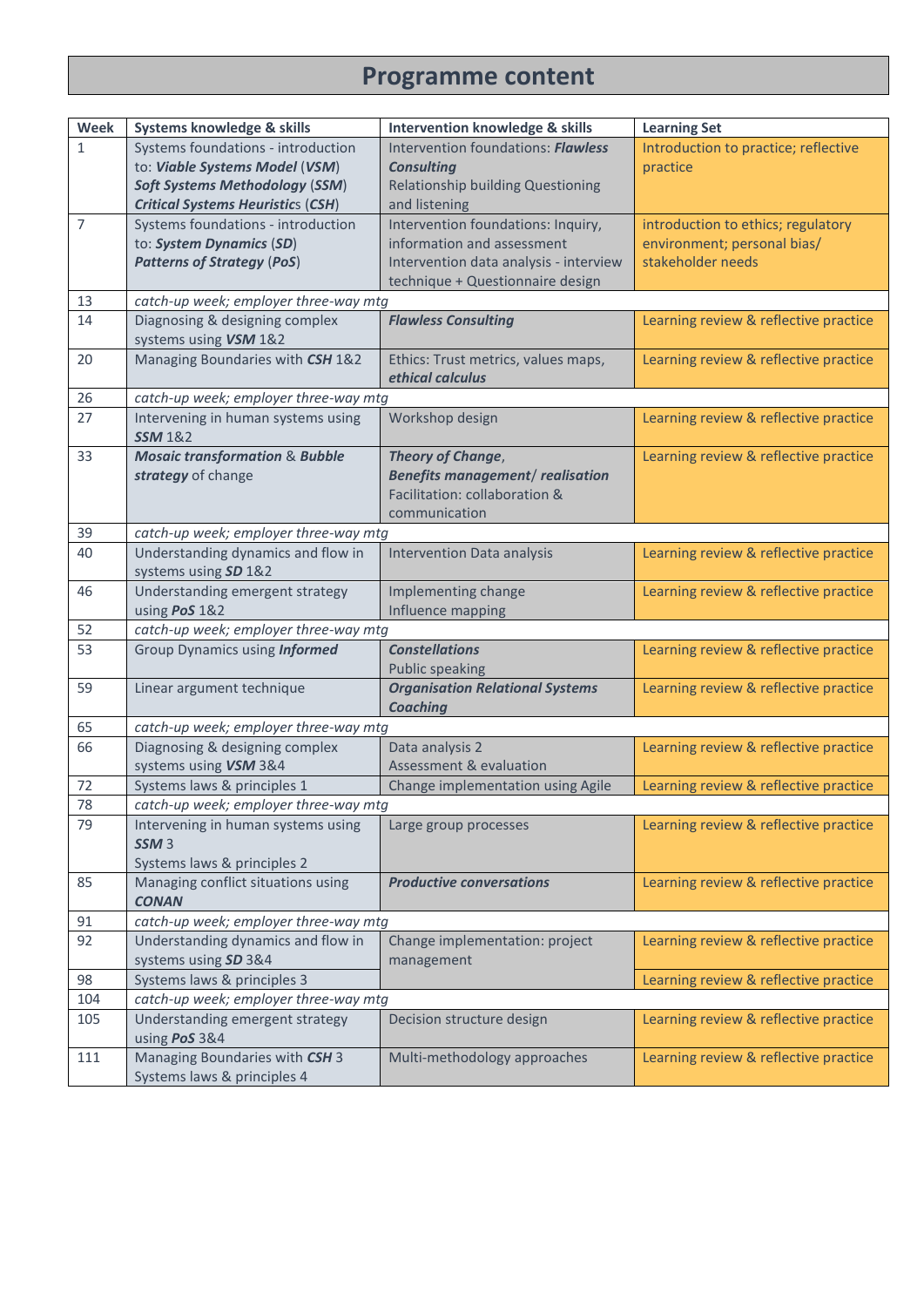#### **Joining criteria**

![](_page_4_Picture_1.jpeg)

Employers can set their own criteria for learners and can take advantage of Apprenticeship Levy funding for this Masters Level programme. Typical job roles might include:

• Transformation leads

- Strategic Planners
- Systems leads
- Current Systems Thinking Practitioner
- Operational leads
- Board members and CEO's
- Minimum entry requirements to qualify for levy funding are level 2 English and Maths at GCSE. A skills audits and interview process are mandatory.
- To qualify for levy funding learners must have been a UK/EEA/EU resident for the last three years.
- Successful learners will automatically qualify as an 'Advanced Practitioner' with SCiO, the professional body for Systems Practitioners.

#### **Making the most of the Apprenticeship Levy**

- Post Graduate level apprenticeships are specifically designed to upskill existing managers, regardless of their age or length of service.
- If your organisation's payroll is over £3m per annum the government will already deduct a levy of 0.5% of your payroll through HMRC which will be held in a Digital Account.
- Smaller organisations can also draw down apprenticeship funding.
- You can also access funding to provide Leadership and Management Qualifications through an approved provider such as ourselves.
- We will advise your organisation on the whole process, manage and deliver the programme to the standards required by Educational and Skills Funding Agency, Ofsted and the awarding body for the apprenticeship - which in this case is **SCiO**.

#### **Assessment**

#### **Apprenticeships are assessed against the following criteria:**

- **Knowledge** Assessed through progressive assessments which are work focussed
- **Skills** Assessed through uploading evidence of work
- **End point assessment** Assessed via a review of uploaded work, and knowledge test, a presentation with questions and a professional discussion.

#### **Tutorial support**

In addition to scheduled modules, individual tutor support will be available throughout the programme Accessed through the Learning Management System and your Client Services Manager at Cherith Simmons Learning & Development LLP

**Full EPA preparation is provided**. Cherith Simmons are currently achieving 85% distinctions in EPA passes.